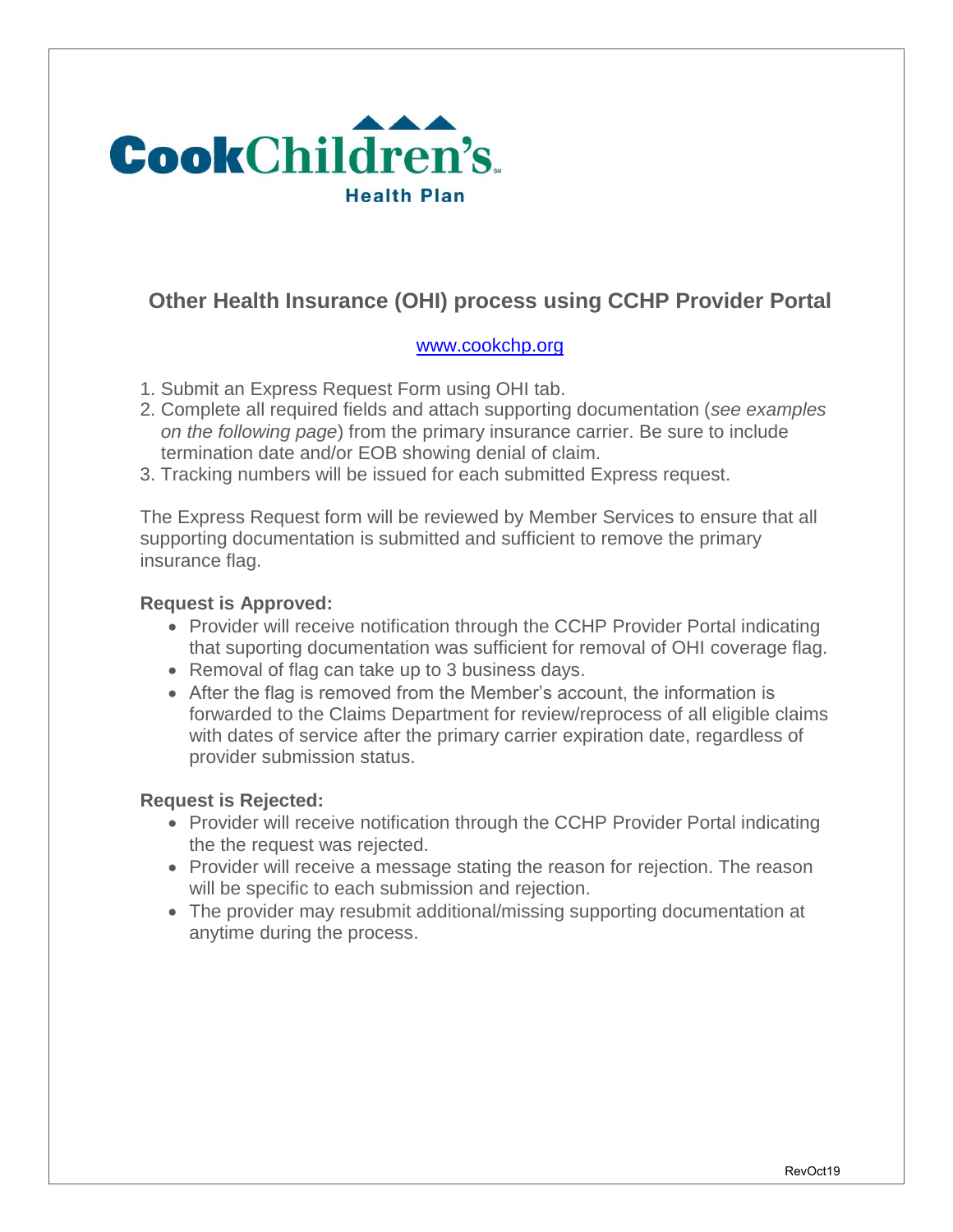# **Other Health Insurance (OHI) process through Fax or Email**

Providers may submit any supporting documentation regarding termination of primary carrier benefits. Please make sure to include the termination date and/or EOB showing denial of claim by fax or by email:

- Fax: 682-885-8401
- **Email: [CCHPCOB@cookchildrens.org](mailto:CCHPCOB@cookchildrens.org)** (Providers will receive a confirmation receipt by return email)

### **Fax/Email is approved:**

- Removal of flag can take up to 3 business days and the Member's account will be updated with the flag removal information.
- Providers are welcome to call Member Services at 888-243-3312 for a status after 3 business days.
- After the flag is removed from the Member's account, the information is forwarded to the Claims Department for review/reprocess of all eligible claims with dates of service after the primary carrier expiration date, regardless of provider submission status.

#### **Fax/Email is Rejected:**

- The Member's account will be updated with the reason for the rejection.
- Providers are welcome to call Member Services at 888-243-3312 for information regarding the rejection of submitted documentation after three (3) business days.
- The provider may resubmit additional/missing supporting documentation at anytime during the process.

### **Examples of Supporting Documention can include but are not limited to:**

- Letter of Creditable Coverage from primary carrier.
- EOB showing denial of claim for Member not effective at the time of service.
- Legible printout from Primary Carrier inquiry received via their portal, by fax, or by email.

## **Verification of Exhausted or Non-Covered Services**

Please make sure to include the Other Health Insurance denial showing service is not covered and/or exhausted by:

- **Email: [CCHPCOB@cookchildrens.org](mailto:CCHPCOB@cookchildrens.org)** (Providers will receive a confirmation receipt by return email)
- Submit an Express Request Form using the OHI tab on the CCHP Provider Portal